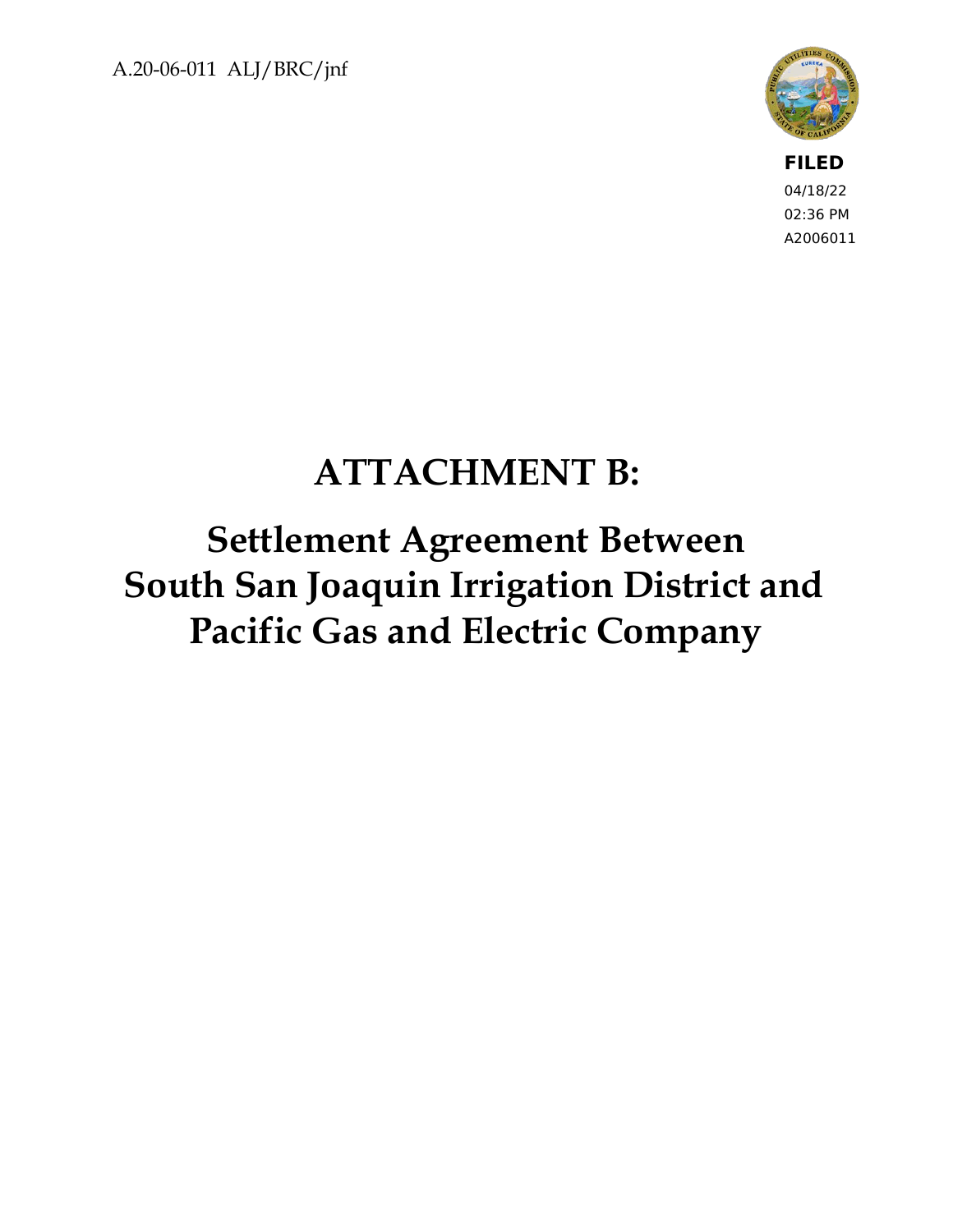#### **ATTACHMENT B**

**Settlement Agreement in**

**PG&E's Application for Approval of Regionalization Proposal Proceeding (Application 20-06-011) Between South San Joaquin Irrigation District and Pacific Gas and Electric Company**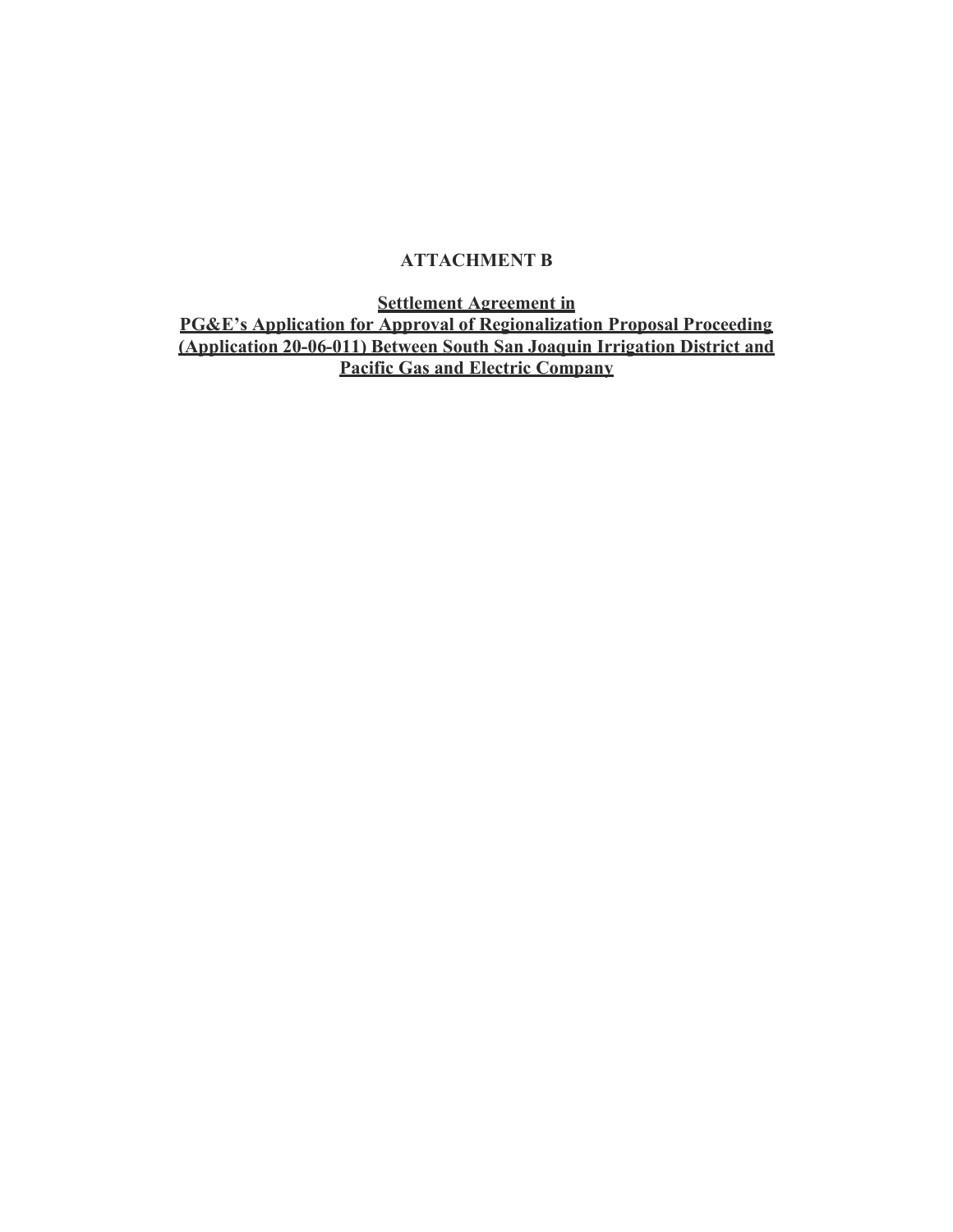#### **Settlement Agreement in PG&E's Application for Approval of Regionalization Proposal Proceeding (Application 20-06-011) Between South San Joaquin Irrigation District and Pacific Gas and Electric Company**

#### **I. INTRODUCTION**

On June 30, 2020, Pacific Gas and Electric Company ("PG&E") filed Application (A.) 20-06-011 for approval of its Regionalization Proposal following the directions of the California Public Utilities Commission ("Commission") in D.20-05-053. The Application was filed as part of PG&E's implementation of its commitment in the Plan of Reorganization proceeding (I.19-09-016) "to reorganize [it]s operations into new regions to further improve safety and reliability and be more responsive to the needs of [its] customers." (Application, p. 1). PG&E filed an Updated Regionalization Proposal on February 26, 2021. In accordance with Article 12 of the Commission's Rules of Practice and Procedure ("Rule"), the Parties (as defined *infra* at Section II) mutually accept the terms and conditions stated herein and enter into this Settlement Agreement ("Settlement Agreement") to resolve all disputed issues in this matter without the need for an evidentiary hearing before the Commission.

#### **II. PARTIES**

The Parties to this Settlement Agreement are the South San Joaquin Irrigation District ("SSJID") and PG&E each of which individually may be referred to herein as a ("Party") or collectively as the ("Parties"). Any reference below to a Section shall be deemed as a reference to a Section of this Settlement Agreement, unless otherwise specified.

#### **A. SSJID Comments on PG&E's Regionalization Proposals**

SSJID filed comments on the Regionalization Proposal filed with the Application and the Updated Regionalization Proposal on December 16, 2020 and April 2, 2021, respectively. As discussed in those comments, SSJID is a special district that provides irrigation water in the cities of Escalon, Ripon and Manteca, and portions of San Joaquin County. SSJID has actively been working to provide electric service as a publicly owned utility (POU) in South San Joaquin County for a number of years, and PG&E has consistently opposed those efforts.<sup>1</sup> (Comments of SSJID on the Regionalization Proposal of PG&E (Dec. 16, 2020), p. 2).) SSJID's comments suggest a lack of specificity regarding the community coordination and communication activities referred to in PG&E's Regionalization Proposal and Updated Regionalization Proposal and express SSJID's concerns about the potential competitive implications thereof with respect to its municipalization efforts. (*Id*. at pp. 3-4.)

SSJID raises its issues articulated above within the following issues identified in the Assigned Commissioner's Scoping Memo and Ruling (issued October 2, 2020): (1) Whether

 $<sup>1</sup>$  The term "local publicly owned utility," or POU, is defined in California Public Utilities Code</sup> Section 224.3. SSJID's efforts to provide electric service as a POU are encompassed in the term "municipalization efforts" as used herein.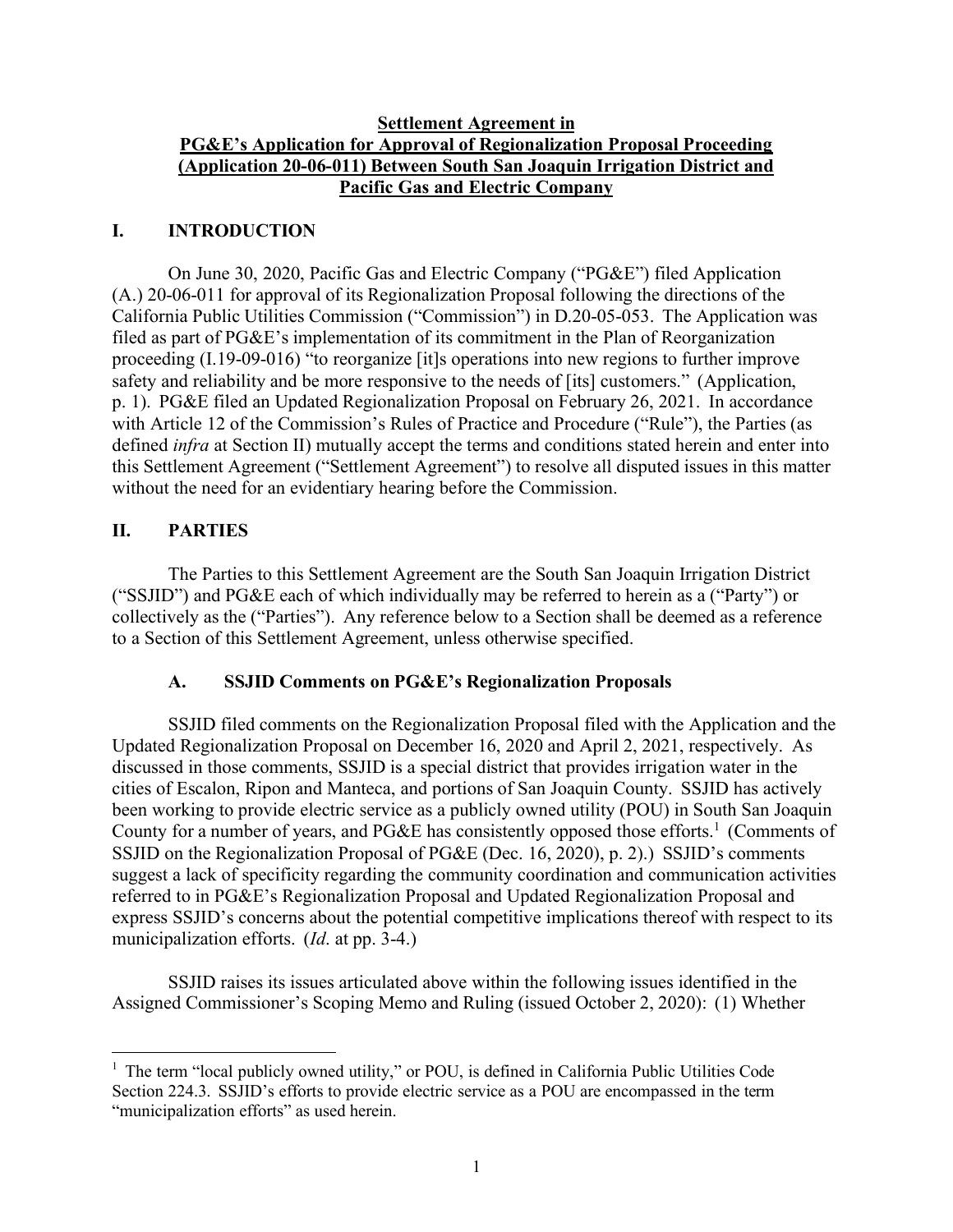PG&E's regionalization proposal is reasonable, including its impact on safety and its cost effectiveness; and (2) the adequacy and completeness of PG&E's regionalization plan.

#### **B. PG&E Response to SSJID's Comments**

While PG&E has acknowledged SSJID's concerns, it disagrees with SSJID's request that the Commission include in any decision it issues in A.20-06-011 a prohibition against interference by PG&E with municipalization efforts as PG&E implements its regionalization proposal. PG&E views its regionalization effort as completely unrelated and indifferent to municipalization efforts, and its regionalization plan does not explicitly refer to municipalization efforts.

### **III. SETTLEMENT TERMS AND CONDITIONS**

The Parties agree to address SSJID's concerns regarding the Regionalization Proposal and Updated Regionalization Proposal (referred to as the Updated Regionalization Proposal below) as follows:

- 1. In response to SSJID's concerns regarding a lack of specificity summarized above, PG&E clarifies and confirms that its implementation of regionalization, as managed by the Regionalization Program Management Office ("PMO") and its successor(s), will not include any work to oppose municipalization efforts by SSJID. For purposes of this Settlement Agreement between PG&E and SSJID, PMO is defined as the director of the PMO and that person's direct reports.
- 2. PG&E shall ensure that PG&E and the PMO shall separate by work category and functionally any work or activity related to any PG&E efforts to oppose SSJID's municipalization efforts from PG&E's implementation of regionalization. The PMO shall document in writing the steps taken to implement and maintain this separation, and shall make such documentation available to the Commission or SSJID upon request.
- 3. SSJID acknowledges that PG&E (including Regional Vice Presidents, Regional Safety Directors, and/or their staff) may continue to respond to SSJID's municipalization efforts in other appropriate forums and proceedings, separate and apart from the regionalization proceeding (A.20-06-011) and/or implementation of the Updated Regionalization Proposal (including any revisions or updates thereto) as managed by the PMO.
- 4. SSJID acknowledges that the Updated Regionalization Proposal does not include an explicit reference to municipalization efforts.
- 5. To the extent that a dispute arises regarding PG&E's compliance with this Settlement Agreement, PG&E and SSJID agree to meet and confer to resolve said dispute informally, prior to undertaking any action before the Commission.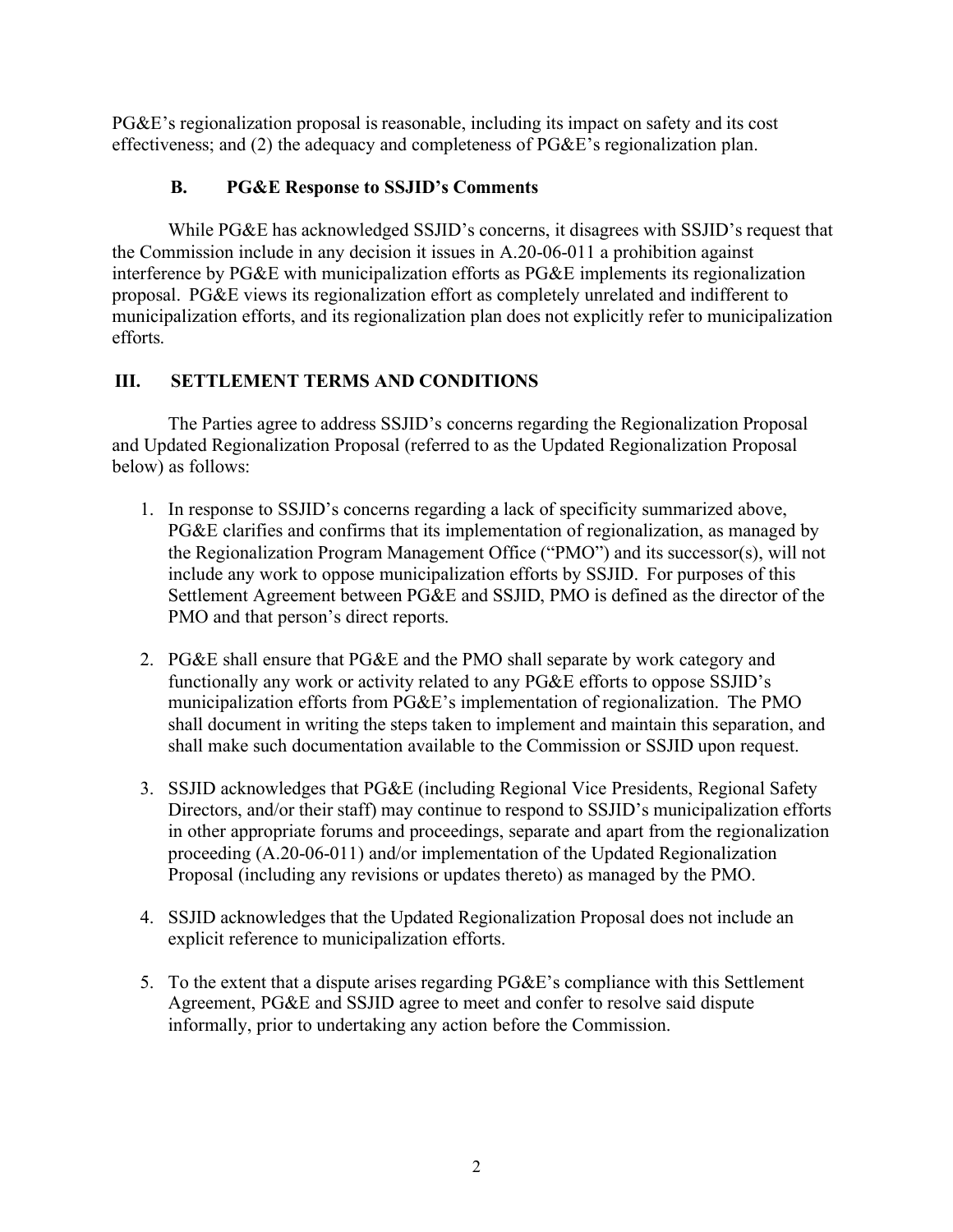#### **IV. GENERAL TERMS AND CONDITIONS**

- 6. **Commission's Primary Jurisdiction***.* The Parties agree that the Commission has primary jurisdiction over any interpretation, enforcement, or remedies regarding this Settlement Agreement. None of the Parties may bring an action regarding this Settlement Agreement in any State or Federal court or administrative agency without having first exhausted its administrative remedies at the Commission.
- 7. **Non-Severability***.* The provisions of this Settlement Agreement are non-severable.
- 8. **Voluntary and Knowing Acceptance***.* Each of the Parties acknowledges and stipulates that it is agreeing to this Settlement Agreement freely, voluntarily, and without any fraud, duress, or undue influence by any other Party. Each Party has read and fully understands its rights, privileges, and duties under this Settlement Agreement, including its right to discuss this Settlement Agreement with its legal counsel, which has been exercised to the extent deemed necessary.
- 9. **Settlement is Reasonable Based on the Record***.* In executing this Settlement Agreement, each Party declares and mutually agrees that the terms and conditions are reasonable in light of the whole record, consistent with law, and in the public interest.
- 10. **Entirety of Agreement***.* This Settlement Agreement constitutes the entire understanding and agreement of the Parties regarding the matters set forth herein. All prior oral or written agreements, settlements, principles, negotiations, statements, representations, or understandings whether oral or in writing regarding any matter set forth in this Settlement Agreement, are expressly waived and have no further force or effect. In the event there is any conflict between the terms and scope of this Settlement Agreement and the terms and scope of the accompanying joint motion in support of the Settlement Agreement, the Settlement Agreement shall govern.
- 11. **No Modification***.* Until such time as the Commission has adopted this Settlement Agreement, the Settlement Agreement may not be altered, amended, or modified in any respect except in writing and with the express written and signed consent of all the Parties.
- 12. **No Reliance***.* None of the Parties has relied or presently relies on any statement, promise, or representation by any other Party, whether oral or written, except as specifically set forth in this Settlement Agreement. Each Party expressly assumes the risk of any mistake of law or fact made by such Party or its authorized representative.
- 13. **Counterparts***.* This Settlement Agreement may be executed in separate counterparts by the different Parties hereto and all so executed counterparts shall be binding and have the same effect as if all the Parties had signed one and the same document. All such counterparts shall be deemed to be an original and together constitute one and the same Settlement Agreement, notwithstanding that the signatures of the Parties and/or of a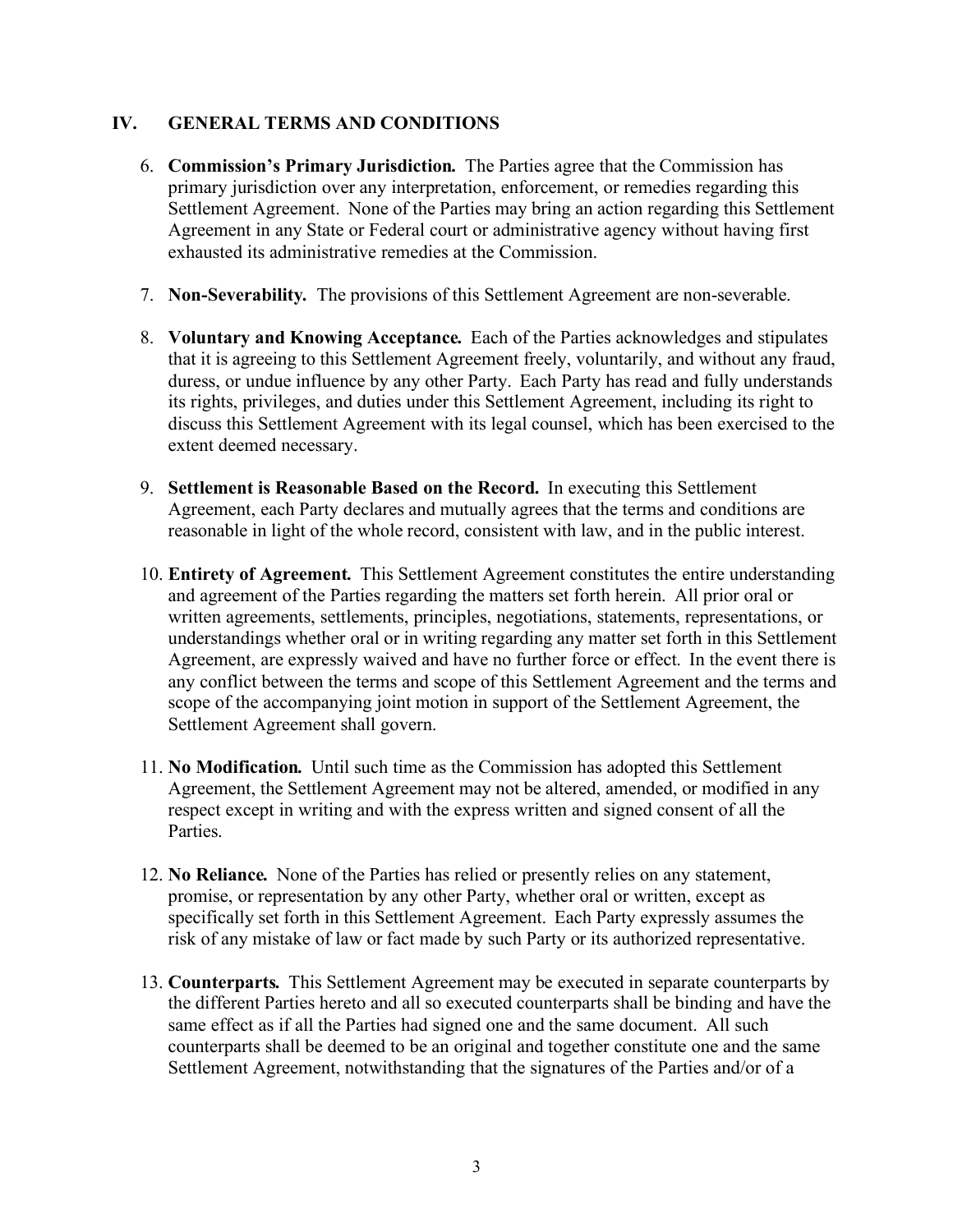Party's attorney or other representative do not appear on the same page of this Settlement Agreement.

- 14. **Binding upon Full Execution***.* This Settlement Agreement shall become effective and binding on each of the Parties as of the date when it is fully executed. It shall also be binding upon each of the Parties' respective successors, subsidiaries, affiliates, representatives, agents, officers, directors, employees, and personal representatives, whether past, present, or future.
- 15. **Commission Adoption Not Precedential***.* In accordance with Rule 12.5, the Parties agree and acknowledge that unless the Commission expressly provides otherwise, Commission approval and adoption of this Settlement Agreement does not constitute approval of or precedent regarding any principle or issue of law or fact in this or any other current or future proceeding.
- 16. **Enforceability***.* The Parties agree and acknowledge that after issuance of the Commission decision approving and adopting this Settlement Agreement, the Commission may reassert jurisdiction and reopen this proceeding to enforce the terms and conditions of this Settlement Agreement.
- 17. **Finality***.* Once fully executed by the Parties and adopted and approved by a Commission Decision, this Settlement Agreement fully and finally settles any and all disputes among and between the Parties in this proceeding, unless otherwise specifically provided in the Settlement Agreement.
- 18. **No Admission***.* Nothing in this Settlement Agreement or related negotiations may be construed as an admission of any law or fact by any of the Parties, or as precedential or binding on any of the Parties in any other proceeding whether before the Commission or in any state or federal court or administrative agency. Further, unless expressly stated herein this Settlement Agreement does not constitute an acknowledgement, admission, or acceptance by any of the Parties regarding any issue of law or fact in this matter, or the validity or invalidity of any particular method, theory, or principle of ratemaking or regulation in this or any other proceeding. This Settlement Agreement represents a compromise of disputed claims between the Parties after arm's-length negotiations. The Parties have reached this Settlement Agreement after taking into account the possibility that each Party may or may not prevail on any given issue.
- 19. **Authority to Sign***.* Each Party executing this Settlement Agreement represents and warrants to the other Party that the individual signing this Settlement Agreement and the related Motion has the legal authority to do so on behalf of the Party.
- 20. **Limited Admissibility***.* Each Party signing this Settlement Agreement agrees and acknowledges that this Settlement Agreement shall be admissible in any subsequent Commission proceeding for the sole purpose of enforcing the Terms and Conditions of this Settlement Agreement.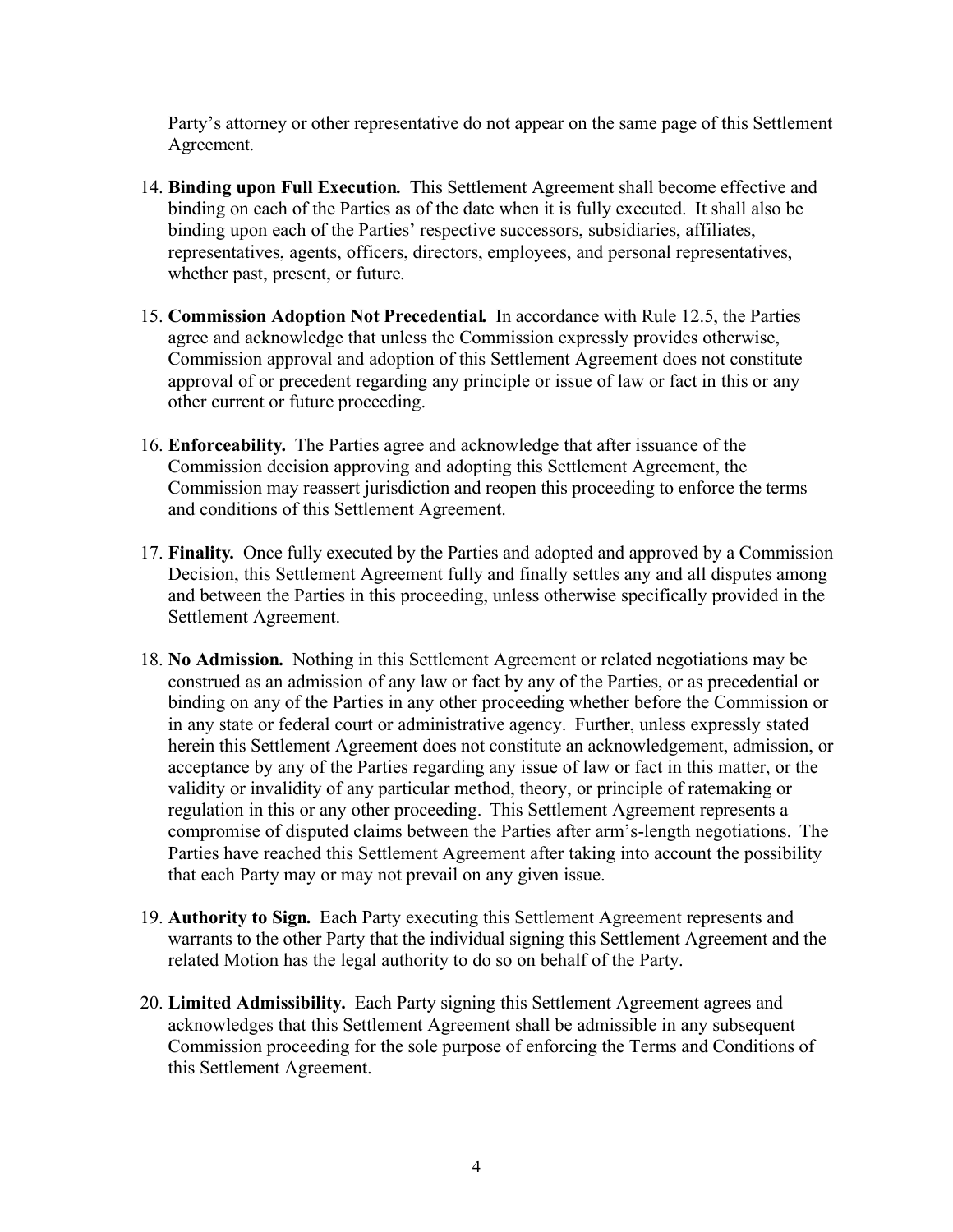- 21. **Estoppel or Waiver***.* Unless expressly stated herein, the Parties' execution of this Settlement Agreement is not intended to provide any of the Parties in any manner a basis of estoppel or waiver in this or any other proceeding.
- 22. **Approval of Settlement Agreement***.* The Parties agree to seek approval of the Settlement Agreement and to use their reasonable best efforts to secure Commission approval of it without change, including by filing a joint motion seeking approval of this Settlement Agreement. If non-settling parties oppose the approval of the Settlement Agreement in whole or in part, the Parties will meet and confer to discuss an appropriate course of action which may or may not include, at the discretion of each Party, filing joint reply comments. The provisions of this Section shall impose obligations on the Parties immediately upon the execution of this Settlement Agreement.
- 23. **Rejection or Modification of the Settlement Agreement***.* The Parties agree that if the Commission fails to adopt this Settlement Agreement in its entirety and without modification, the Parties shall convene a settlement conference within 15 days thereof to discuss whether they can resolve the issues raised by the Commission's actions. If the Parties cannot mutually agree to resolve the issues raised by the Commission's actions, the Settlement Agreement shall be rescinded, and the Parties shall be released from their obligation to support the Settlement Agreement. Thereafter the Parties may pursue any action they deem appropriate but agree to cooperate in establishing a procedural schedule. The Parties reserve all rights set forth in Rule 12.4 of the Rules of Practice and Procedure.
- 24. **Settlement of all disputed issues***.* This Settlement Agreement resolves all issues raised by SSJID in this proceeding and shall remain in effect until five years from the effective date of a Commission Decision approving this Settlement Agreement.

#### **VI. CONCLUSION**

The Parties hereto have duly executed this Settlement Agreement on behalf of the Parties they represent as of the date appearing below their respective signature.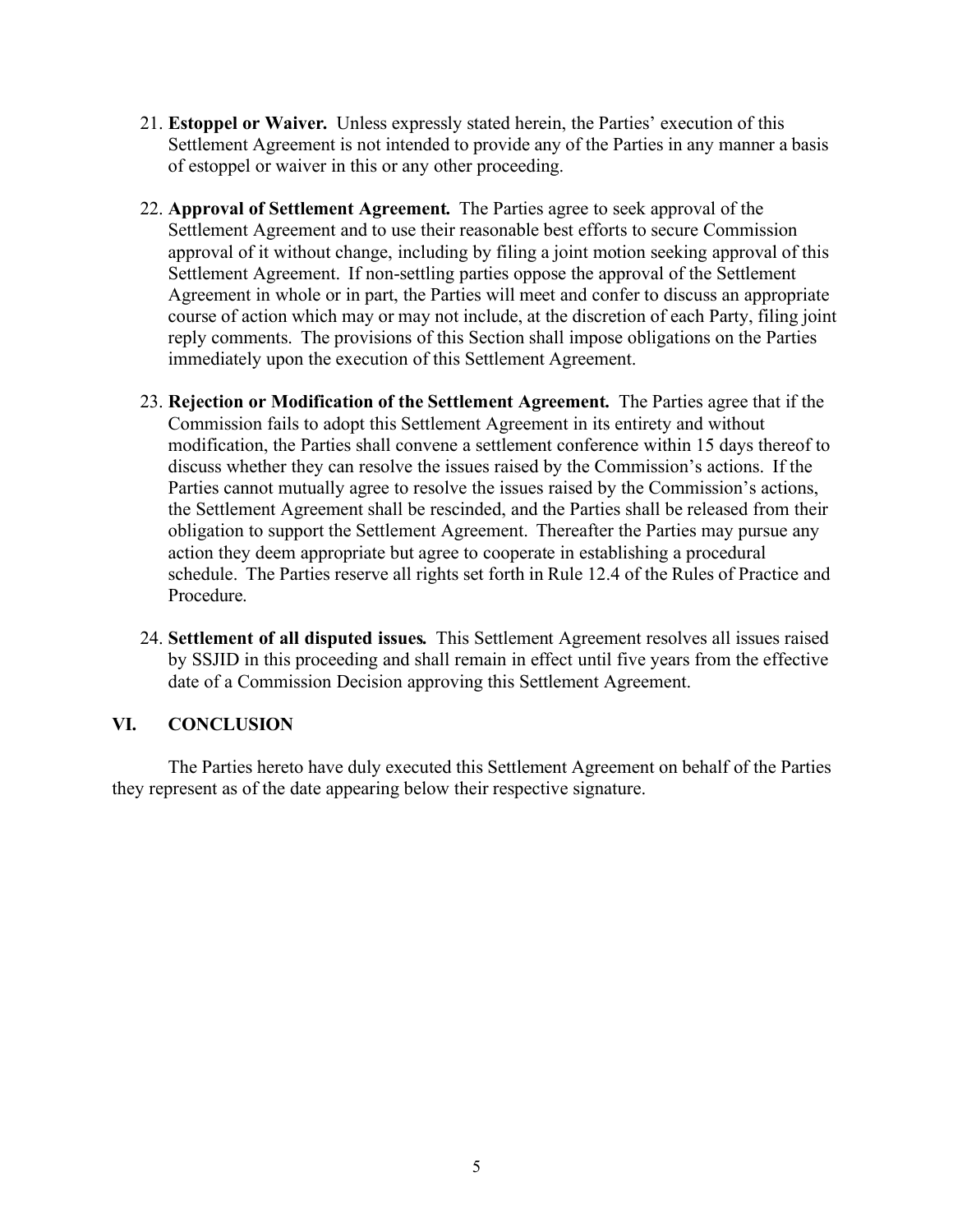SOUTH SAN JOAQUIN IRRIGATION DISTRICT

Etu M. Locke

Name: Peter Rietkerk General Manager

By:

Date: August 30, 2021

PACIFIC GAS AND ELECTRIC **COMPANY** 

Robert S. Kenney

By:

Name: Robert S. Kenney Senior Vice President, Regulatory Affairs

Date: August 30, 2021